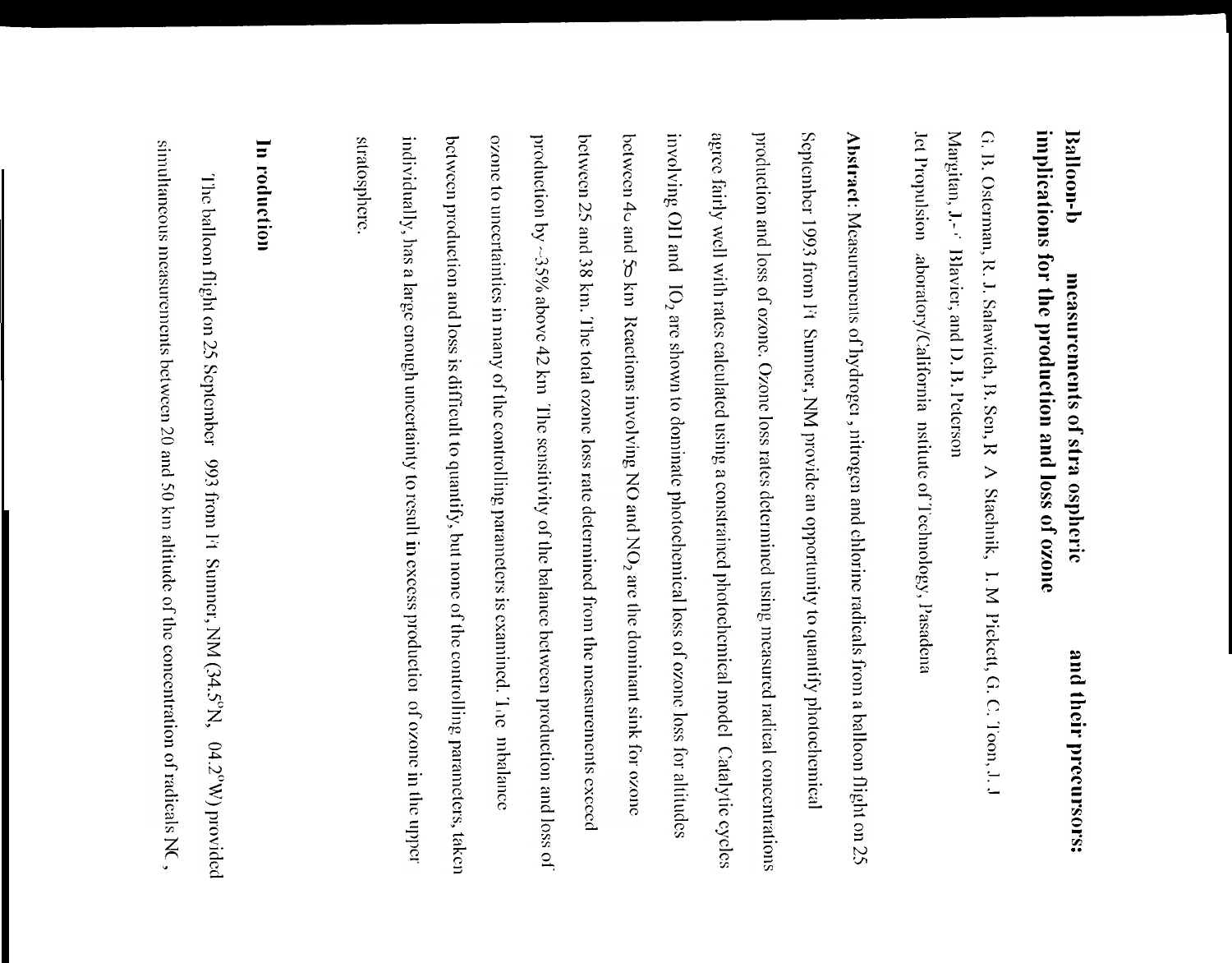$NO<sub>2</sub>$ , C1O, I IO<sub>2</sub>, and OH. These species participate in catalytic cycles that arc the primary loss mechanism for stratospheric ozone. Measurements were also made of the concentration of longer lived species  $0_{3}$ , 1120, CH<sub>4</sub>, N<sub>2</sub>O<sub>5</sub>, 1 INO<sub>3</sub>, ClNO<sub>3</sub> and HCl that regulate the abundance of radicals. These measurements allow the balance between production and loss of stratospheric ozone to be quantified, and provide the first opportunity to examine simultaneously 10ss of ozone by hydrogen and chlorine radicals between 40 and 50 km.

Volume mixing ratio profiles of NO,  $NO_2$ ,  $O_3$ , 1120,  $CH_4$ ,  $N_2O_5$ ,  $HNO_3$ ,  $CINO_3$  and  $HCI$ were obtained using the Mkl V solar occultation interferometer, that typically obtains observations at sunrise and sunset [Sen et al., this issue]. However, the high quality of the spectra acquired on ascent during this flight allowed retrieval of midday profiles for NO,  $NO<sub>2</sub>$  and  $O<sub>3</sub>$ . Concentrations of ClO, 1102 and  $O_3$  were measured using the Submillimeter Limb Sounder  $(S1, S)$  Stachnik et al., in preparation].  $0<sub>3</sub>$  was also measured during the balloon ascent by an in sit ull J V photometer [*Margitanet al.*, in preparat ion]. Measurements of 011 were made using the Far Infrared Limb Observing Spectrometer (FILOS) [Pickett and Peterson, 1996].

### **Photochemical Model**

The photochemical steady state model used here calculates the concentration of radical and reservoir species throughout a 24 hour period, for the latitude and temperature of the observations, with the requirement that the integral of production and 10ss of each species balances over a daily cycle [Salawitch et al.,  $1994$ ]. Balloon-borne measurements arc used to constrain the concentration of radical precursors such as  $0_3$ ,  $H_2O$ , CH<sub>4</sub>, CO, C<sub>2</sub>H<sub>6</sub>, NO<sub>y</sub> (defined to be NO- $\frac{1}{1}NO_2 - \frac{1}{1}INO_3 + \frac{1}{2}N_0 - \frac{1}{2}N_1 + \frac{1}{2}N_2 + \frac{1}{2}N_0 - \frac{1}{2}IN_0$  and Cl<sub>y</sub> (defined to be Cl -1 ClO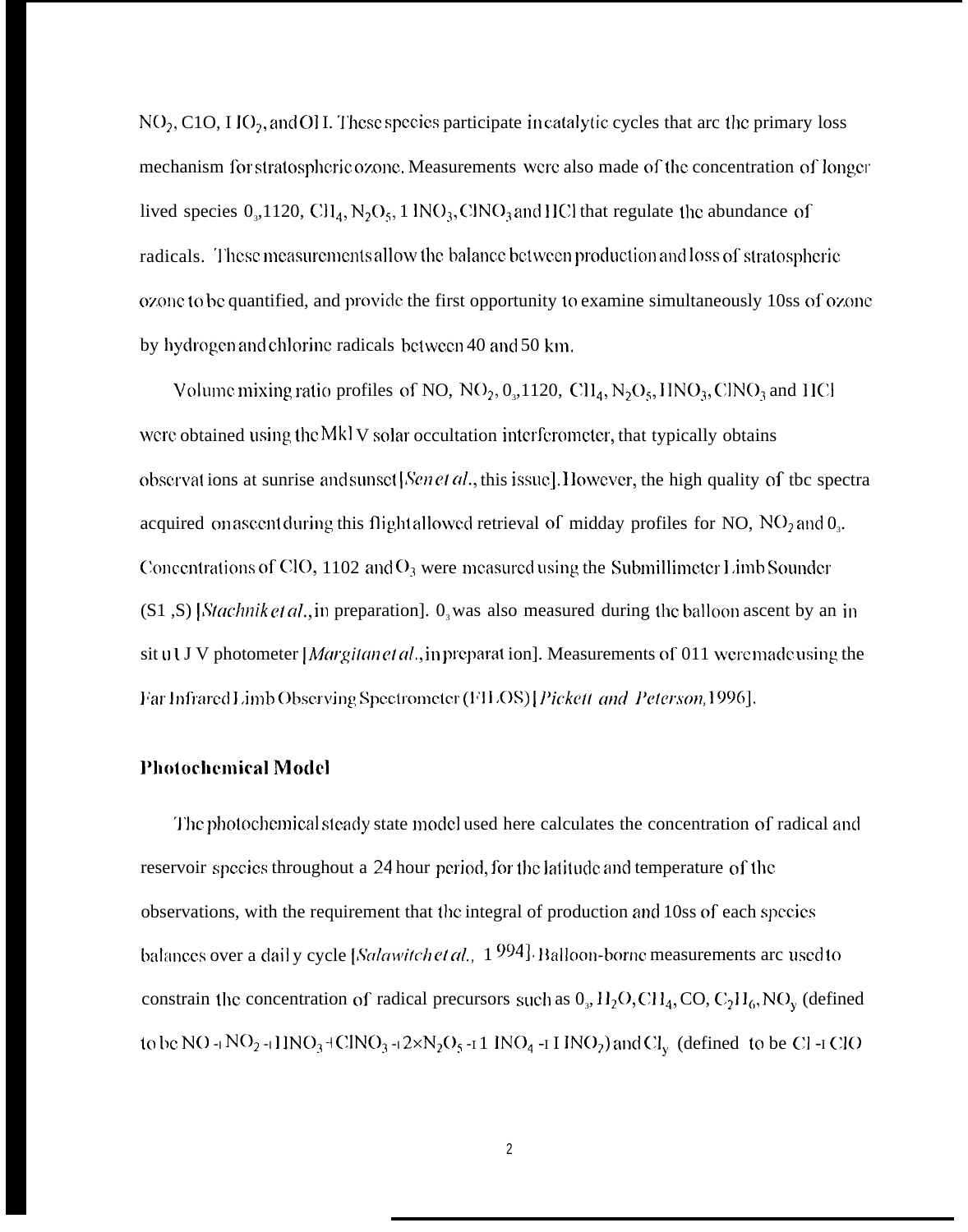-IHCl -IClNO<sub>3</sub>+HOCl -IOClO + ClOO+2×Cl<sub>2</sub>). The profile of aerosol surface area is obtained from zonal, monthly mean measuremen ts by the Stratospheric Aerosol and Gas Experiment (SAGE II) [Yue et al., 1994]. The concentration of total inorganic bromine (Br<sub>v</sub>) is specified from the correl at ion between brominated source gases and N,0 [Salawitch et al., 1994"1. Photolysis rates are calculated using a radiative transfer code that includes Rayleigh and acrosol scattering. Reaction rates and absorption cross-sections are from *DeMore et al.* [1994]. React ion probabilities for sulfate aerosol heterogeneous reactions arc: 0.1 for hydrolysis of  $N_2O_5$ , the formulation of *Hanson et al.* [1996] for the hydrolysis of  $BrNO<sub>3</sub>$ , and the formulations of *Ravishankara and Hanson* [1996] for 1 ICI  $\pm$ ClNO<sub>3</sub>, 110(:1-11 ICI> ClNO<sub>3</sub> $\pm$ H<sub>2</sub>O.

Model results presented here arc sensitive to the input ozone profile. Unless otherwise noted, the ozone profile used as input between O and 38 km is determined by averaging measurements obtained by MkIV, SLS and an in situ UV photometer [Margitan et al., in preparation]. Between 38 and 48 km, the S1 S profile is used, and above 48 km a SAGE II profile close in location  $(34.7^{\circ}$  N, 109,8" W) for the day previous to the balloon flight is used. The input ozone profiles and model sensitivity arc illustrated and discussed below.

### Calculation of Ozone 1,0ss Rates

Measured concentratiomof 011, 1102, ClO and  $NO<sub>2</sub>$  are combined with theoretical concentrations of  $O$  and  $BrO$  to determine the removal rate of odd oxygen  $Ox$ , defined to be the sum of the atomic oxygen and ozone concentrations) by each of the major radical families, The 24 hour average concentration for 011, 1102, CIO and  $NO<sub>2</sub>$  is derived by fitting the diurnal profile calculated using the constrained photochemical model to the individual measurements,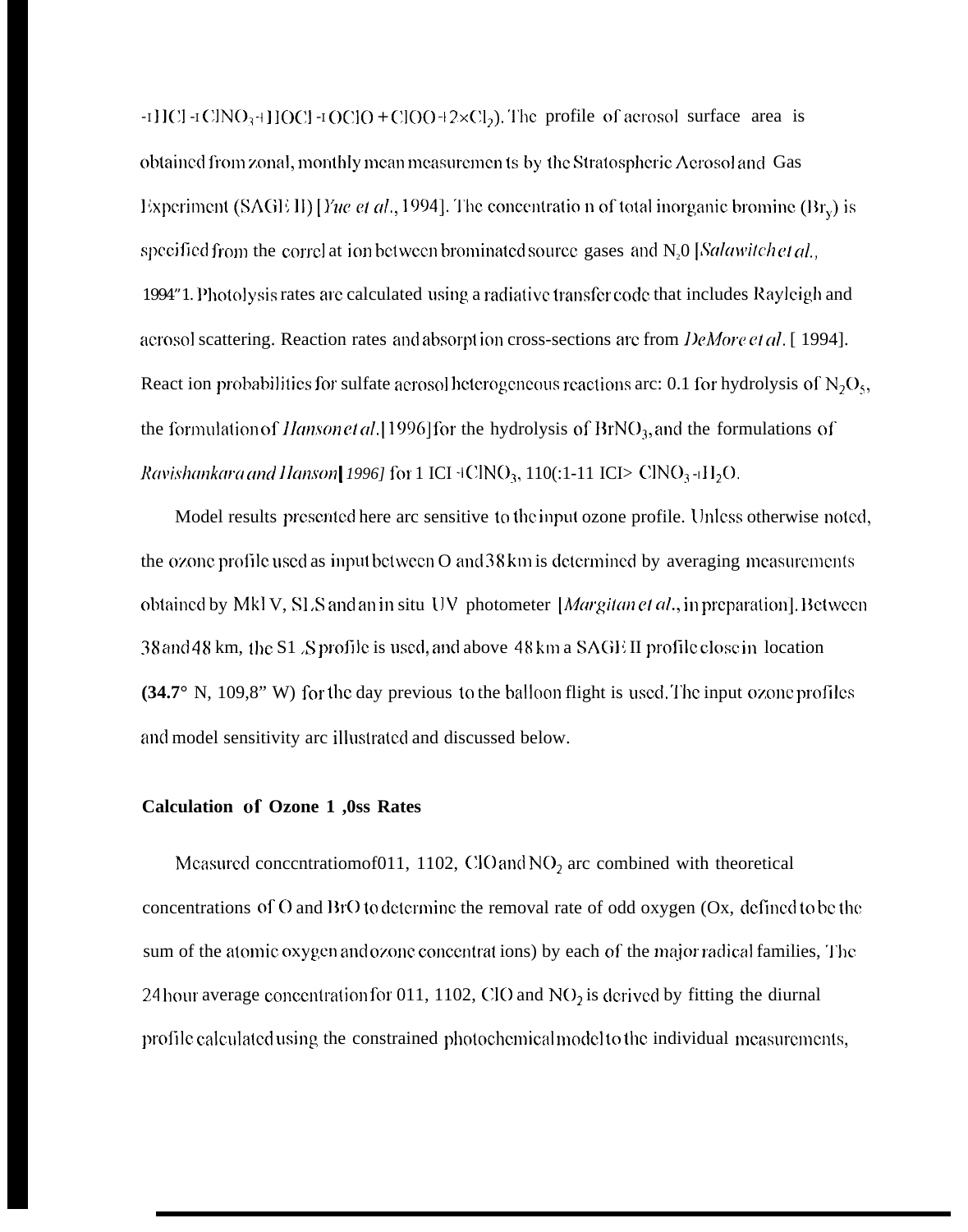which are available for limited portions of the day. The diurnal variation of each measured radical is obtained by scaling model curves at each altitude by a constant multiplicative factor, determined by least squares minimization of the residual between theory and observation,

1 *ixamples of the scaling process for observations obtained at 37 km arc provided in Fig. 1. in* general, tbc scaling factors arc near unity, indicating tbc model closely matches the measured diurnal variation of each radical species. The model tends to ovcrestimate 011 at  $37 \text{ km}$  by  $20\%$ , comparable to the  $2\sigma$  measurement uncertainty. The diurnal variation of NO<sub>2</sub> at 37 km is simulated well by tbc mode]. The abundance of  $HO<sub>2</sub>$  is consistent with theory, although the measurement uncertainty at 37 km is larger than for the other radicals. Theory and observation arc in close agreement for ClO, provided wc allow for a 70/0 channel for production of 1 ICI from the reaction C10  $\pm$  011. The important.c of this or some other production mechanism for 1 ICl to the partitioning of chlorine species has been discussed extensively elsewhere [e.g., Michelsen et d., 1996].

The "empirical" rate for the reactions that limit loss of Ox is obtained by integrating, over 24 hours, the product of the scaled diurnal profiles for each reactant and the appropriate rate constant. Theoretical diurnal profiles for 0 and BrO arc used since measurements of these gases arc unavailable. The dominant Ox loss process by hydrogen radicals (I 10x) below  $\sim$ 30 km is limited by  $11O_2+ O_3 \rightarrow O11-12O_2$ , while  $11O_2+ O \rightarrow O11-1 O_2$  limits loss at higher altitudes. For chlorinc radicals (C]x), the dominant cycle above -25 km is limited by ClO+O- $\rightarrow$ Cl+O<sub>2</sub>, with the cycle limited by  $ClO+1102\rightarrow>1$   $IC1+0$ , making a secondary contribution. The only significant contribution to loss of  $O_x$  by nitrogen radicals (NO<sub>x</sub>) is from the cycle limited by NO<sub>2</sub><sup>1</sup>()->NO<sup>1</sup> 0<sub>2</sub> [e.g., *Jucks et al.*, 1996].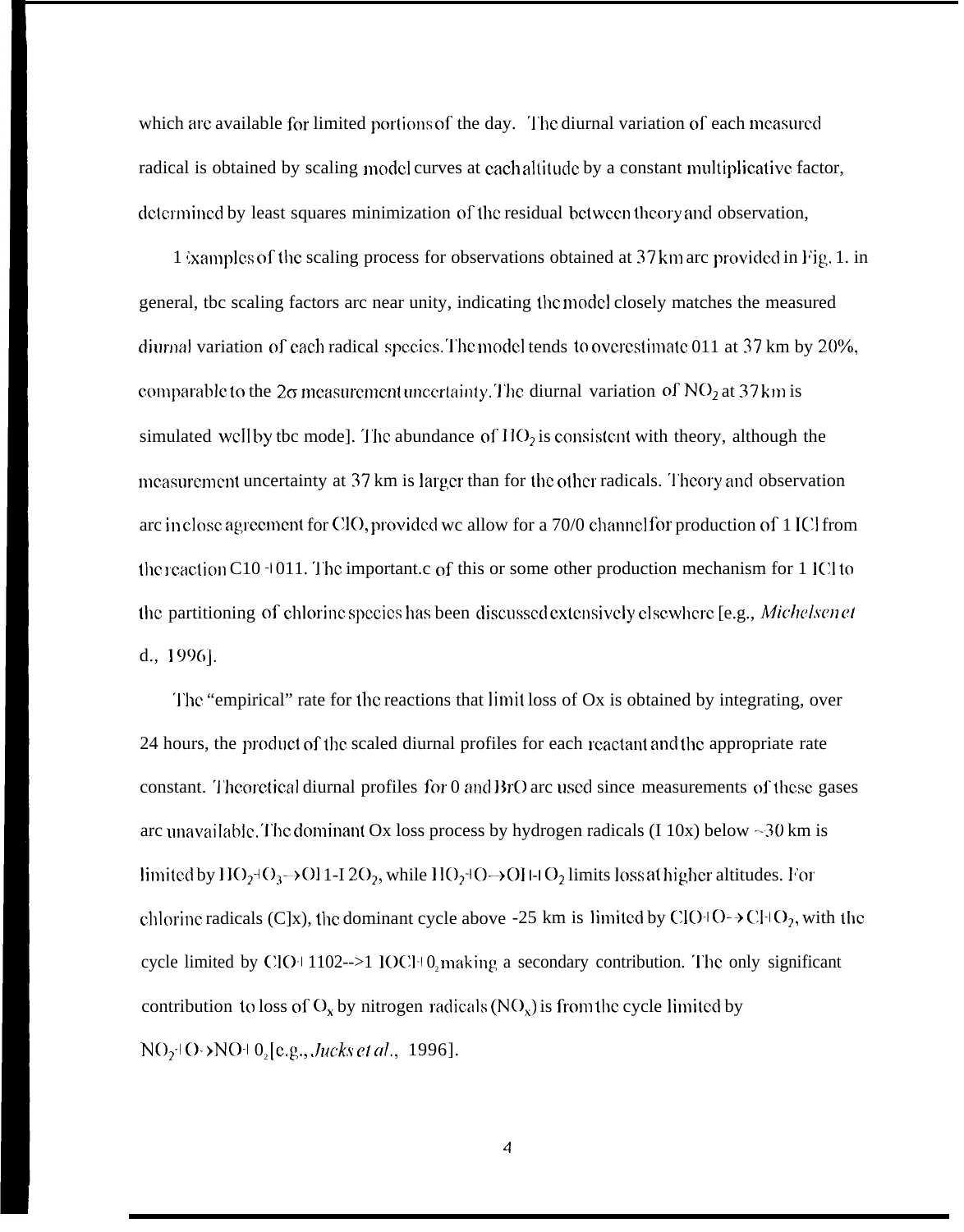## **Catalytic Cycle Contributions to Wont 1.0ss**

Figure 2 illustrates the 24 hour average "empirical>' Ox loss rates for the  $HO_x, Cl_x$  and  $NO_x$ catalytic cycles. 1 *irror* bars in Fig. 2 represent a root-sum-of-the-squares combination of the 10 precision uncertainties of the individual radical measurements, the uncertainties in the rate of the limiting, reactions from *DeMore et al.* [1994], and a 20% uncertainly in the concentration of O primarily due to the photolysis rate of  $0_3$ . The figure also contains profiles of  $O_x$  10ss rates for each radical family calculated using the photochemical model, constrained by the balloon measurements of radical precursors.

Figure 2 illustrates the dominance of the  $NO_x$  contribution to  $O_x$  loss in the 25 to 38 km region, as expected from theory. The empiric al and theoretical profiles for the  $NO<sub>x</sub>$  contribution agree to within 2 to 10°/0 for altitudes between 30 and 38 km. The model underestimates tbc  $NO_x$ contribution to  $O_x$  loss by 30 to 60 $\degree$ /0 below 24 km. This discrepancy is caused by the tendency of observed  $NO<sub>2</sub>$  at sunset to exceed theoretical estimates below 26 km, and is related to difficulties in simulating the  $NO<sub>2</sub>/NO$  ratio [*Sen et al.*, 1996]. It is unclear how resolution of this discrepancy will affect  $O_x$  loss rates in the lower stratosphere.

The agreement between empirical and model rates for the  $Cl<sub>x</sub>$  contribution shown in Fig. 2 is typically within 1 O%, provided we assume a 7% channel for production of 1 ICl from C](H011. If we assume no production of 1 ICl from ClO+011, the model overestimates the  $Cl_x$  contribution by a factor of 1.5 to 2.0 between 25 and 45 km. Jucks et al. [1996] reached similar conclusions based on observations that extended to 38 km.

The S1 S measurements of 1102 demonstrate that  $1 \text{IO}_x$  is the dominant contributor to 10ss of  $O_x$  above 45 km, inagreement with theory (1 'ig. 2). 1 lowever, the model consistently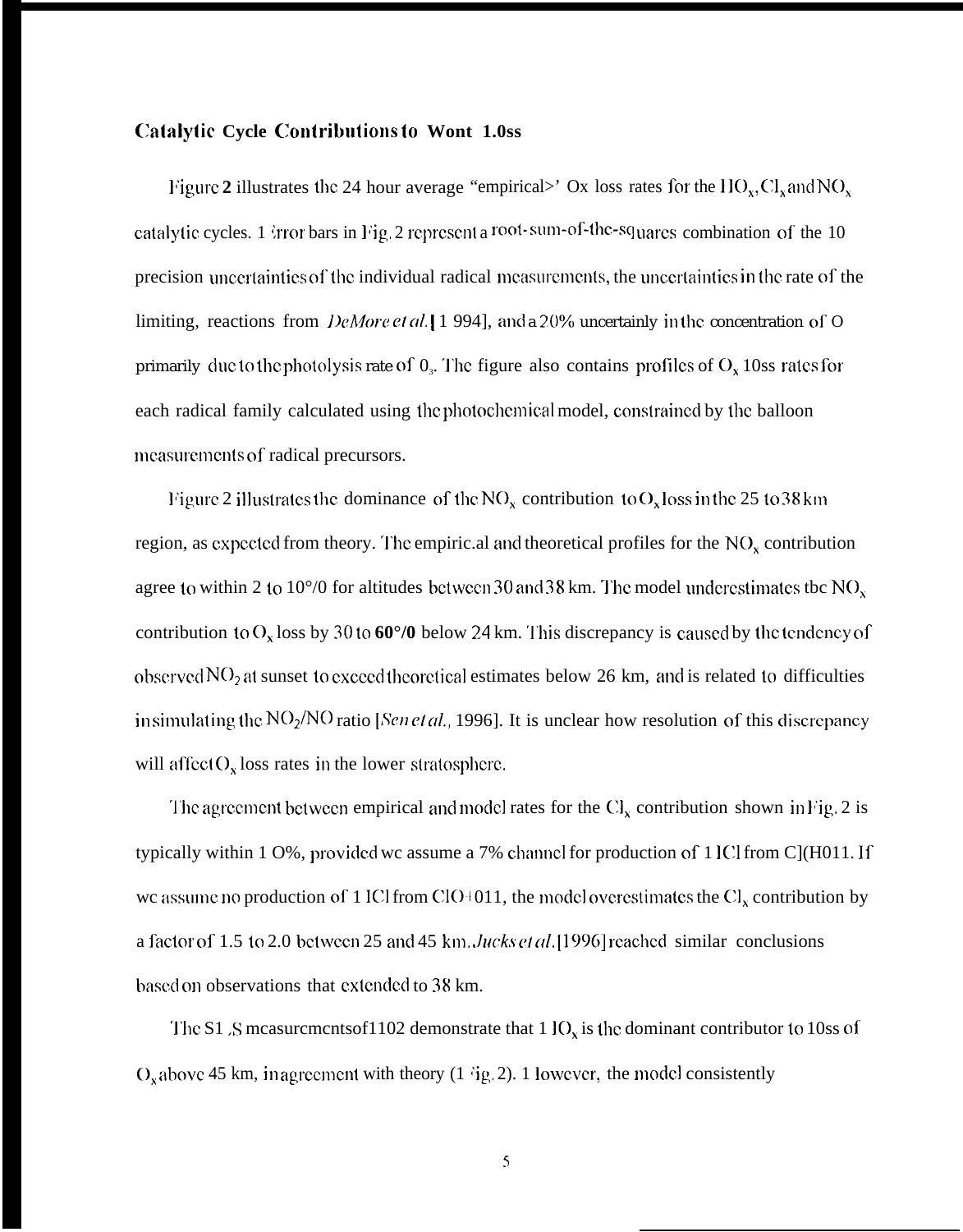underestimates the IIO<sub>x</sub> contribution to O<sub>x</sub> loss between 40 and 50 km, with the largest discrepancy at 42 km (38%), and better agreement above 45 km (di fferences <19%). Between 30 and 40 km, the accuracy of the SLS measurements of 1102 is not as good as the FILOS measurements of 011. Consequently, we have obtained a second estimate for the 1 IO<sub>x</sub> contribution to 10ss of  $O_x$  based on FILOSOH and the model value of the OH/HO<sub>2</sub> ratio. The error bars in Fig. 2 for the FH.OSOH based estimate of  $O_x$  loss arc dominated at all altitudes by uncertainty in the rate of  $HO_2$ +O, while those for the S1 .S  $HO_2$  estimate arc dominated by uncertaint y in this rate for altitudes above 40 km and by uncertaint y in the measurement of  $11O_2$ below 35 km.

The agreement between the two profiles for loss of  $O_x$  due to  $HO_x$  is reasonably good, varying between 5 and 29 $\degree$ /0. The theoretical profile for the 1 IO<sub>x</sub> contribution agrees with the two empirical  $HO_x$  rates to within 5 to 35 $\degree$ /0, with the model value typically located between the two empirical rates.

Another kcy contributor to loss of  $O_x$  is recombination of odd oxygen (O+O<sub>3</sub>). Since measurements of atomic oxygen arc not available for this flight, only the mode] profile for the rate of O+0, is included in Fig. 2. The contribution of O+O<sub>3</sub> exceeds 10 $\degree$ /0 at altitudes above 35 km. The contribution to the loss of  $O_x$  from reactions involving BrO (not shown) is ~20% at 20 km and declines rapidly with increasing altitude.

# **Ozone Production and Loss**

There have been many studies of the imbalance between production and loss of ozone, often referred to as the "ozone deficit" problem. Generally it has been determined that ozone 10ss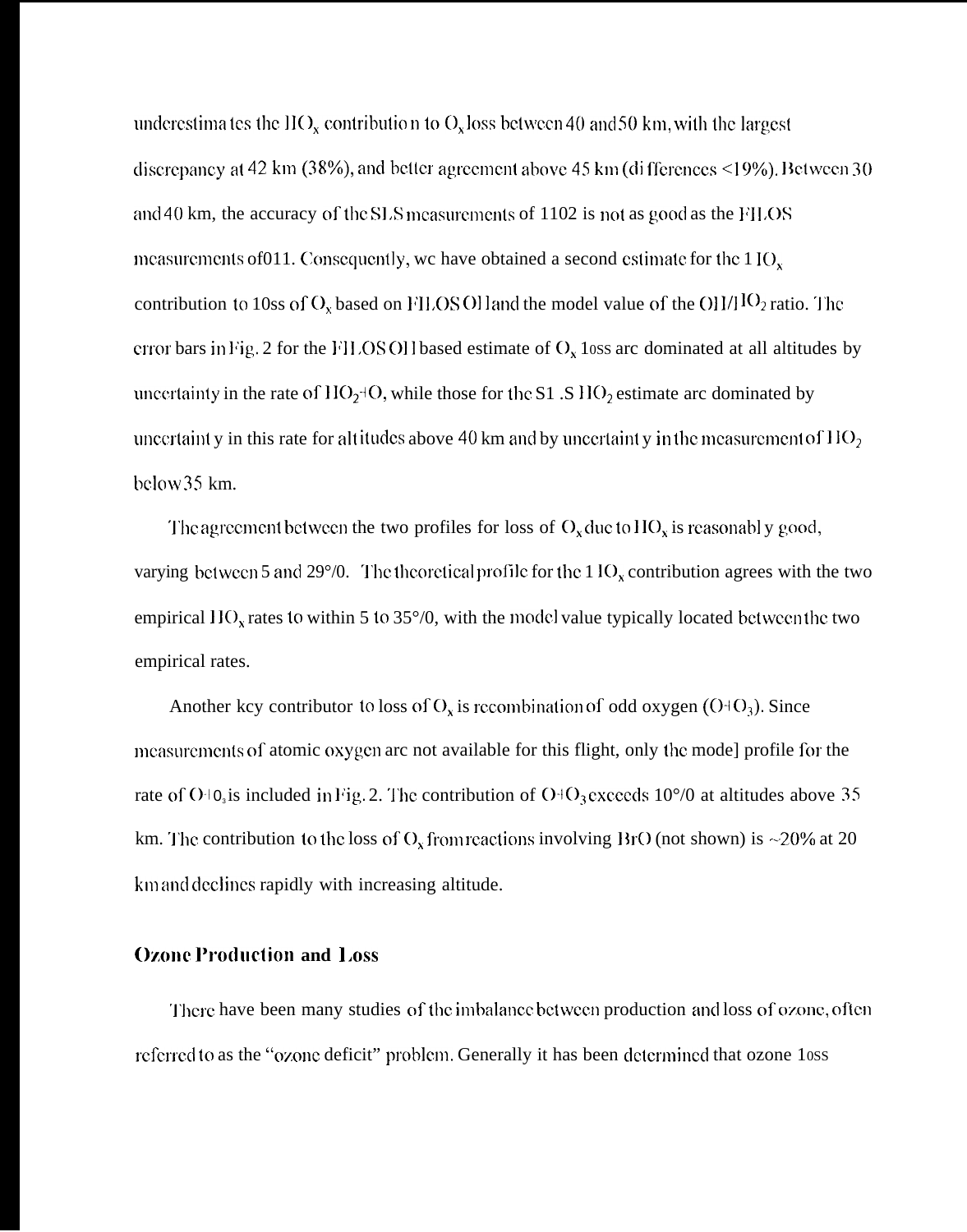execeds production by 10 to 500/0 in the upper stratosphere. Production and loss of  $O_x$  are expected to balance for altitudes above 30 km at mid-latitudes since the photochemical lifetime of  $O_x$  is short compared to the time constant its redistribution by transport [e. g., Minschwaner et al., 1993 and references therein].

"1 impirical" total  $O_x$  10ss rates derived from the radical measurements (1  $_{EMP}$ ) are plotted in Fig. 2 as solid triangles between 30 and 38 km, where measurements of 011, 1 IO<sub>2</sub>, CIO and NO<sub>2</sub> arc available, and as unfilled triangles between 40 and 50 km to indicate where measurements of NO<sub>2</sub> arc unavailable and theoretical values for the contribution to loss of  $O_x$  from NO<sub>x</sub> arc used for determination of  $L_{EMP}$ . Between 30 and 40 km, the  $HO_x$  contribution to  $L_{EMP}$  is obtained by averaging rates inferred from S1 SHO<sub>2</sub> and FILOS OH. Model values for contributions from  $O(O_3)$  and reactions involving BrO arc used for all altitudes, Profiles for the total  $O_x$  loss rate (all catalytic cycles) calculated using the constrained photochemical model  $(L_{MODE})$  and the production rate Of O<sub>x</sub> from photol ysis of  $O_2(P_{\text{MODH}})$  are also shown in Fig. 2. The 1 $\sigma$ uncertainty in  $P_{MODEL}$  is ~20% at all altitudes [e.g., *Minschwaner et al.*, 1993]. An a priori estimate. of the uncertainty in  $L_{MODE}$  is difficult to obtain since it involves numerous kinetic, photolytic and atmospheric (i.e., radical precursor) terms, not to mention possible unaccounted for processes (i.e., ClO+1102-->1 lCl+O<sub>3</sub>).

The empirically determined  $O_x$  10ss rate  $(I_{\text{LMP}})$  agrees with the theoretical profile  $(I_{\text{MODE}})$ to within 1 00/0 over the entire altitude range, suggesting photochemical removal Of stratospheric  $0<sub>3</sub>$  by known processes involving the measured radical species occurs at a rate close to the theoretical value. For altitudes at or below 40 km,  $1.1_{MP}$  agrees with  $P_{MODE}$  to within the uncertainties of the radical measurements and the rates of the limiting reactions, suggesting that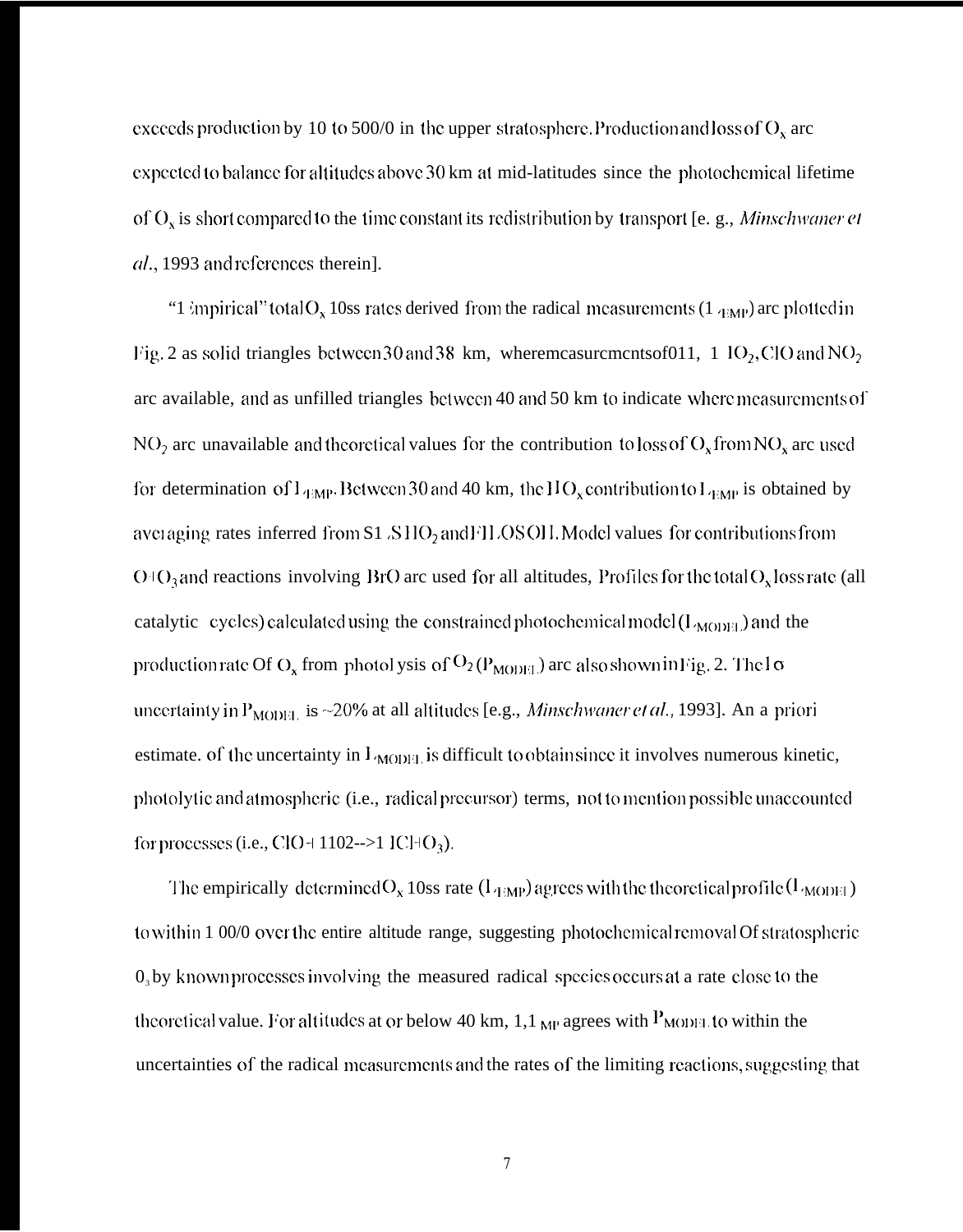production and 10ss of  $O_3$  are close to being balanced. This result is in agreement with earlier studies using balloon[*Jucks et al., 1996]* and ATMOS data [*Minschwaner et al., 1993]*.

For altitudes above 42 km,  $L_{EMP}$  exceeds  $P_{MODF1}$  by ~35Y0, suggesting the existence of a sizable  $O_3$  deficit. The uncertainties in our determinations of  $1_{\text{FMP}}$  and  $P_{\text{MODE}}$  suggest the deficit could range from -15 to 60% between 4'2 to 50 km. The uncertainty in  $L_{EMP}$  at 50 km is 34%, with the largest contributions from the rate of  $11O_2$ + $O(260/0)$ , and concentrations of atomic oxygen (20 $^{\circ}$ /0) and 1102 (1 O $^{\circ}$ /O).

The sensitivity of  $O_x$  loss to uncertainties in the profile of  $O_3$  must be examined to reach realistic conclusions regarding tbc implications of the balloon data. *Dessler et al.* [1996] showed the calculated ozone deficit could be reduced or even change sign (i.e., an ozone surplus) depending on the  $O_3$  profile. The sensitivity of 1 model to the input  $O_3$  profile is illustrated in Fig. 3. The profile used below 38 km is based on the balloon-borne measurements, as described previously, while above this height, three profiles are used: 1 lalogen Occultation 1 syperiment (HALOE) [J. *M. Russell*, private communication]  $(33.6^{\circ})$ N,  $109.8^{\circ}$  W, dashed line, 38 to 60 km), S1 S/SAGE II(solid line, identical to that described earlier) and Microwave Limb Sounder (MLS)/SAGE 11 [L. Froidevaux, private communication] (35.5(' N, 109.6° W, dotted line, MLS from 381048 km). The latitude of the data from 1 IALOE, SAGE Hand MLS were matched as closely as possible to that of the balloon flight, and were within a clay of the flight.

The model was used to determine  $O_x$  10ss rates for each  $O_3$  profile in Fig. 3a, with results plotted in Fig. 3b. Only one curve for production is shown since variations in  $P_{MODH}$  are minimal for the three Mont profiles. The differences in the ozone profiles yield significant variations in *PMODEL*. This behavior results primarily from an enhancement in the concentration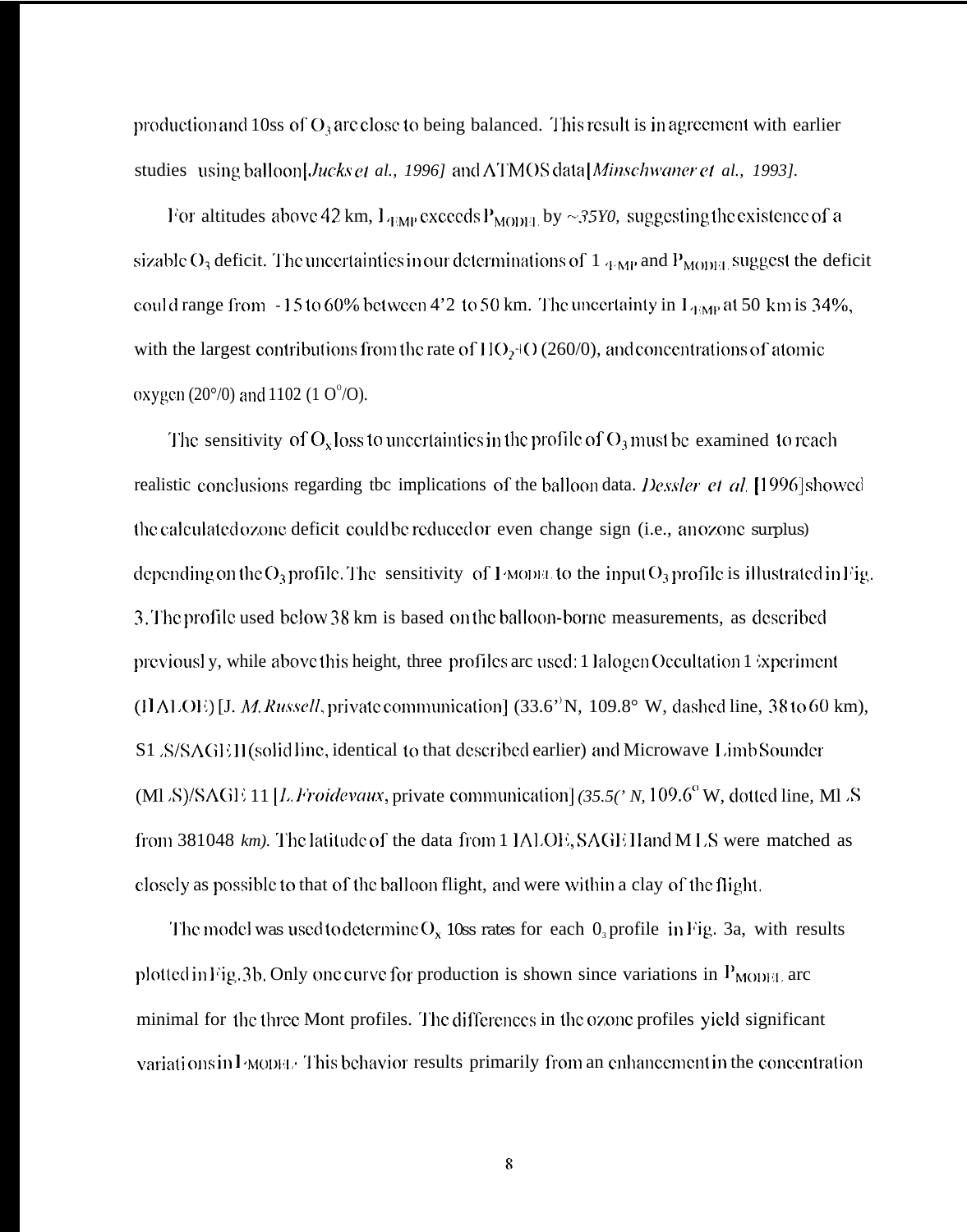of atomic oxygen proportional to the increase in ozone, leading to an increase in the efficiency of each significant catalytic cycle above 38 km. This process is illustrated in Fig. 3a and 3b: as the input  $O_3$  profile increases for altitudes between 42 and 50 km, the associated values of  $L_{\text{MODEL}}$ rise accordingly. Since  $\int_{\text{GMP}}$  will respond to variations in the profile of  $O_3$  in a manner similar to  $L_{\text{MODEL}}$ , results for  $L_{\text{MODEL}}$  in Fig. 3b may be viewed as a surrogate for the sensitivity of the empirical loss rates. The imbalance between production and loss of  $O_x$  above 50 km, where radical measurements are unavailable, is markedly reduced if the actual  $O_3$  profile were as low as the i I Al .OE measurement. Nonetheless, an O<sub>3</sub> deficit exists at all altitudes. Unless the true O<sub>3</sub> profile was significantly lower than the 1 IAI,01 sprofile, our results indicate it is unlikely that an ozone surplus existed above 45 km for the *DeMore et al.* [1994] rates and cress sections, such as reported by Crutzen et al. [1995] in their model study using H A1,01103 and MLSCIO.

Several mechanisms have been proposed to alleviate the ozone deficit, either by decreasing the ozone 10ss rate or by increasing the production rate. Fig. 3c-cillustrate P<sub>MODEL</sub> and 1 <sub>MODEL</sub> calculated assuming different rates for certain key reactions. The S1 S/SAGE HO3 profile is used, anti except for specific reactions of interest, all rates arc from *DeMore* et al. [1994]. Also included in Fig. 3c-c are profiles for  $\frac{1}{2}$   $_{EMP}$  corresponding to each calculation.

Figure 3c contains two profiles of I MODEL, for 0% yield (solid lines) and 7% yield (dashed lines) of HCl from ClO+OH. As discussed previously,  $L_{MODH}$  agrees more closel y with  $L_{FMP}$ (based on measured ClO) and  $P_{MODE}$ , for altitudes between 35 and 40 km, when the 7% channel is assumed. Above 4S km, the importance of the  $Cl_x$  contribution to  $O_x$  loss decreases, and the 7% loss profile becomes indistinguishable from the O% profile.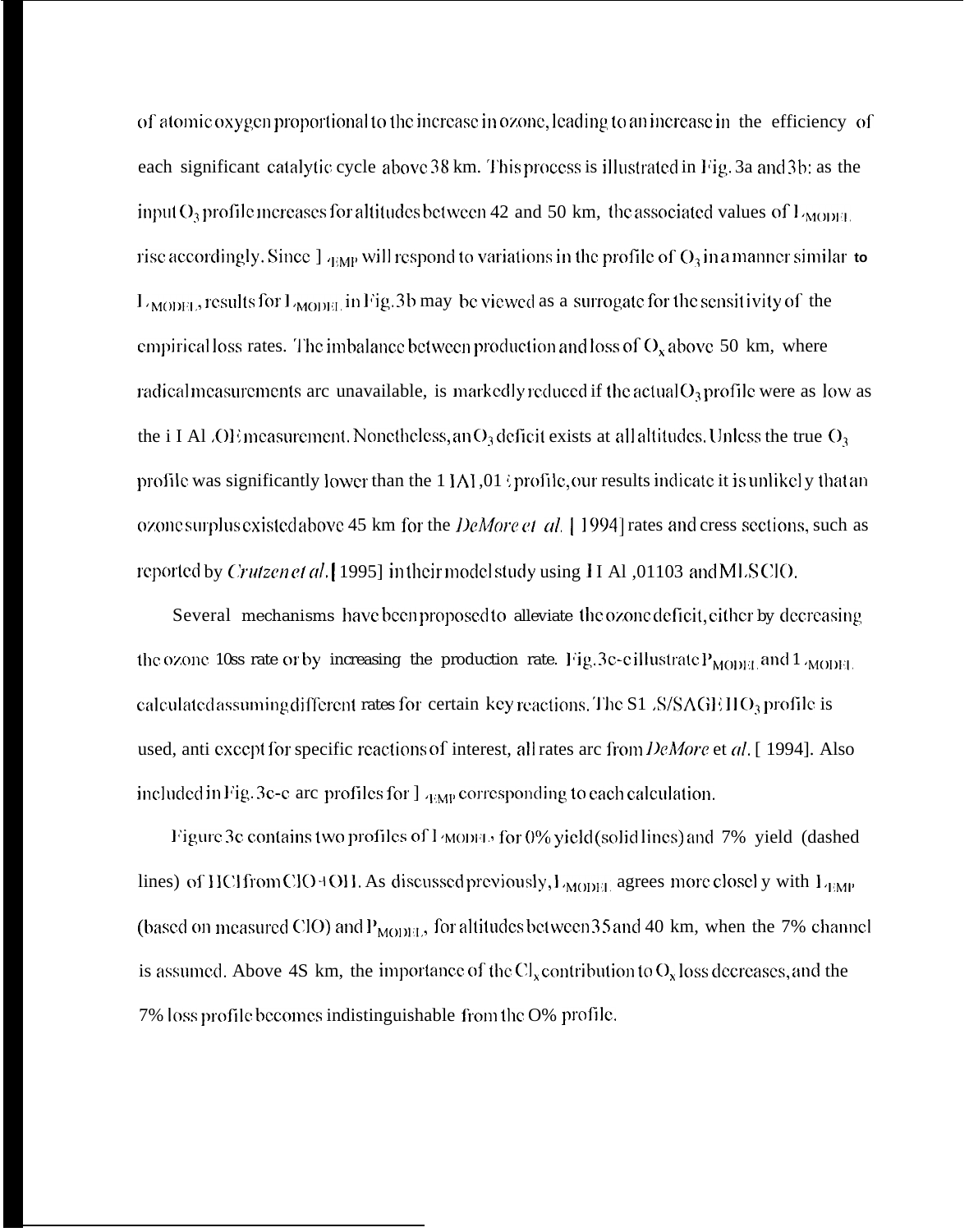Figure 3d illustrates the effect on 1  $_{EMP}$  and  $1_{MODEL}$  Of a 19% increase in the rate Of ()-l O<sub>2</sub>+M- > O<sub>3</sub>+M, as suggested by *Eluszkiewicz and Allen* [ 1993]. increasing this rate lowers atomic  $O$ , decreasing the rate Of each limiting reactions. Figure 3d shows this change in the rate of ( $-1$   $\infty$ -1 M brings production and loss of  $O_x$  into better agreement, but does not completely eliminate the deficit above 40 km.

Another possibility for resolution of the ozone deficit, especially above  $50$  km, is to decrease the effectiveness of the  $HO_x$  cycle *[Eluszkiewicz and Allen, 1993]*. *Summers et al.* [1996] concluded that models tend to overestimate, by roughly 40 to  $50^{\circ}/0$ , the amount of011 compared 10 measurements by the Middle Atmosphere Spectrograph Investigation (MA}  $11 < S1$ ) between  $5(I)$ and 65 km. They showed a 50 to 70°/0 decrease in the rate of 1102-10- >011+  $O_2$  improved ag recment bet ween model and measured OH. Figure 3e shows values for  $O_x$  production ant] 10ss for a 50% decrease in the rate of 1 IO-I O. The imbalance between  $L_{MODH,}$  and  $P_{MODH,}$  is greatly reduced at all altitudes, 1 lowever, compared to the other cases in  $Fig. 3$ , there is a much larger discrepancy between  $L_{MODE}$ , and  $L_{F}$ . This discrepancy is the result of the model underestimating the observed concentrations of OH and  $HO_2$ , leading to lower  $O_x$  loss rates from the IIO<sub>x</sub> cycles. Clearly, themcasurcmcntsof011 and  $11O_2$  here disagree with those of MA I IRSI. Consequently, it is unlike] y that such a large change to the rate of  $110<sub>2</sub>$ <sup>1</sup>O is the key to resolving the imbalance between ozone production and loss.

Model calculations show that the altitude profile of the quantity  $J_{03}f_{03}$ , (where  $J_{03}$  is the 24 hour average photolysis rate Of  $O_3$  and  $f_{O3}$  is the ozone mixing ratio) is similar in shape to the profile Of the difference between  $1 \text{ (MOD)H}$ , and  $P_{MODH}$ , up to 50 km. This suggests production Of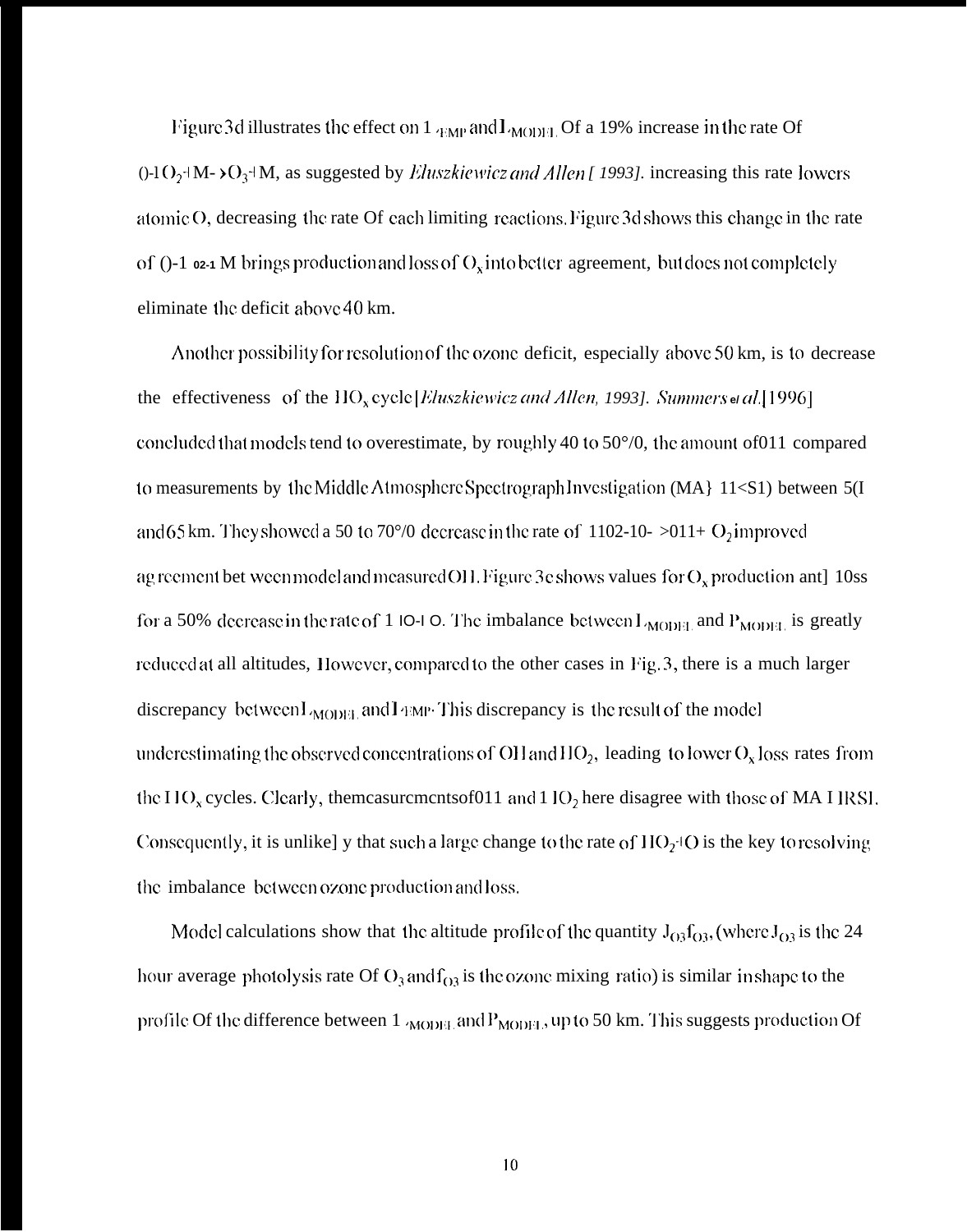OX from vibrationally excited  $O_2$  could account for the imbalance between  $I_{\text{MODE}}$  and  $P_{\text{MODE}}$ , as discussed in greater detail by *Minschwaner et al.* [1993].

The analysis presented here suggests photochemical removal of ozone exceeds production for altitudes above 40 km for the rates and cross sect ions of *DeMore et al.* [1994], with the imbalance growing wilb increasing altitude. It is difficult to quantify precisely the magnitude Of the "ozone deficit" in the upper stratosphere due to uncertainties in key parameters such as the rates of 1102-1  $O$ ,  $O \cdot O_2 \cdot M$ , photol ysis Of  $O_2$  and  $O_3$ , and the concentration Of  $O_3$ . 110 wever, none of these parameters taken individually has a large enough uncertainty to result in excess ozone production. Further refinement of these parameters, as well as measurement of the concentration of atomic (), will be necessary to better quantify the imbalance between production and loss of ozone.

Acknowledgements. This research was performed at Jet Propulsion Laboratory, California Institute of Technology, under contract with the National Aeronautics and Space Administration.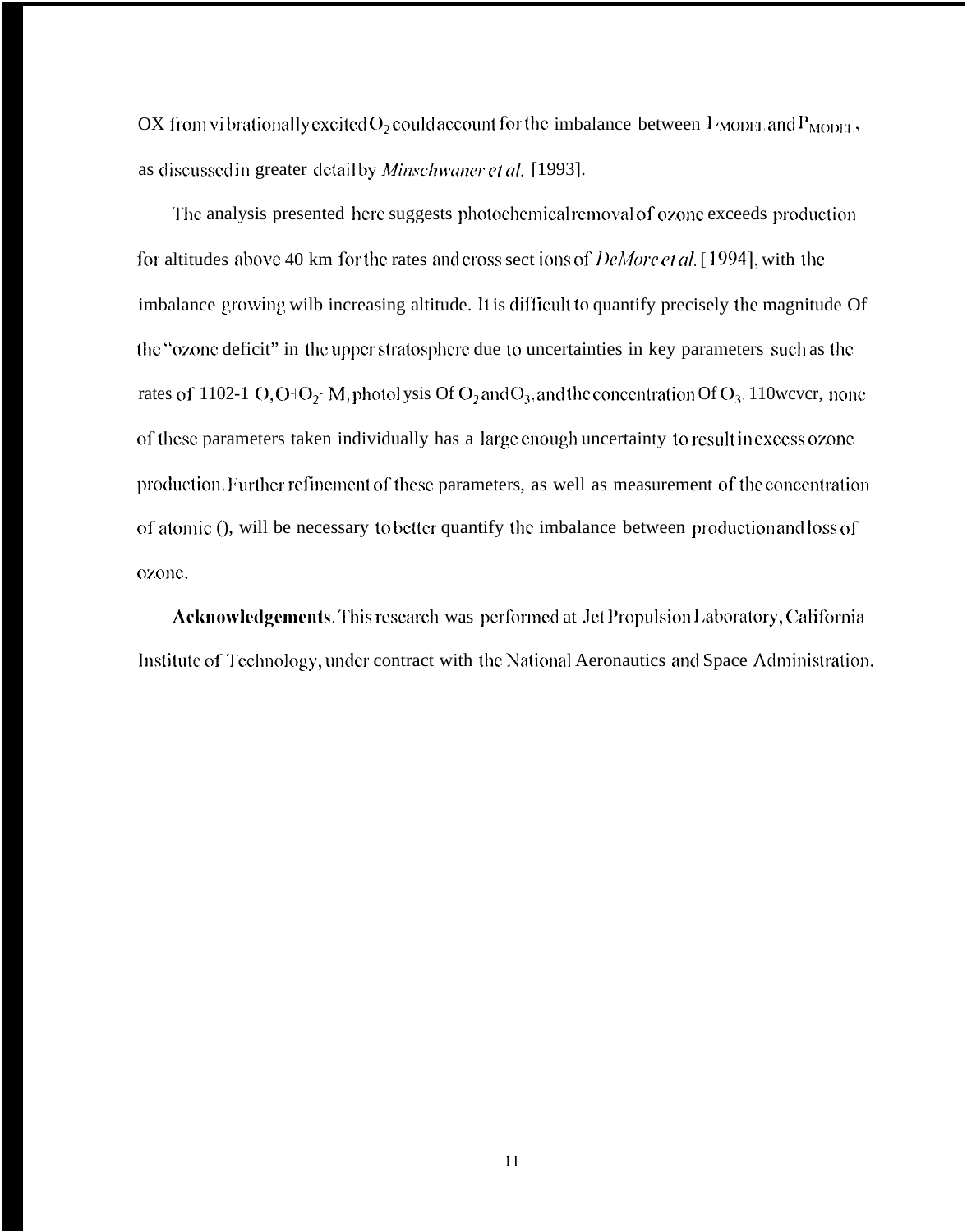# **References**

- Crutzen, 1'. J., J.-U. Grooβ, C. Bruhl, R. Muller, and J. M. Russell, 111, A reevaluation of the ozone budget with 1 I ALOEUARS data: No evidence for the ozone deficit, Science, 268, 705-708, 1995.
- I leMore, W. B. et al., Chemical kinetics and photochemical data for usc in stratospheric modeling -1 ivaluation number 11, JPL, l'abdication 94-26, 1994.
- 1 Dessler, A. 1  $\&$  et al., UARS measurements of ClO and NO<sub>2</sub> at 40 and 46 km and implications for the model "ozone deficit", *Geophys. Res. Lett.*, 23, 339-342, 1996.
- Eluszkiewicz, J. and M. Allen, A global analysis of the ozone deficit in the upper strat osphere and lower mesosphere, *J. Geophys. Res.*, 98, 1069-1082, 1993,
- 1 Janson, 1). R., A. R. Rayishankara anti E.R. Lovejoy, Reactions of BrONO<sub>2</sub> with  $H_2O$  on submicron sulfuric acid aerosol and the implications for the lowest stratosphere, J. Geophys. Res., 101, 9063-9069, 1996.
- Jucks, K. W. et al., Ozone production and loss rate measurements in the middle st rat osphere, *J. Geophys. Res., in press*, 1996.
- Michelsen, 11. A. et al., Stratospheric chlorine partitioning: Constraints from shuttleborne measurements of [HCI], [CINO<sub>3</sub>], and [CIO], *Geophys. Res. Lett.* 232361-2364, 1996.
- Minschwaner, K., R. J. Salawitch, and M. B. McHiroy, Absorption of solar radiation by  $O_2$ : Implications for  $O_3$  and lifetimes of  $N_2O$ , CFCl<sub>3</sub>, and CF<sub>2</sub>Cl<sub>2</sub>, *J. Geophys. Res.*, 98, 10,543-10,561, 1993.
- Pickett, 11. M. and D. B. Peterson, Comparison of measured stratospheric OH with prediction, *J. Geophys. Res., 101*, 16,789-16,796, 1996,
- Ravishankara, A. R. and 1). R. 1 lanson, 1 lifterences in the reactivity of type.-1 polar stratospheric clouds depending on their phase, *J. Geophys. Res.*, 101, 3885-3890, 1996.
- Salawitch, R, J. et al., The distribution of hydrogen, nitrogen, and chlorine radicals in the lower stratosphere: Implications for changes in  $O_3$  due to emission of NO<sub>y</sub> from supersonic aircraft, Geophys. Res. Lett., 21, 2547-2550, 1994.
- Summers, M. E. et al., Mesospheric  $HO_x$ , photochemistry: Constraints from recent sate] 1 itc measurements, Geophys. Res. Lett., 23, 2097-2100, 1996,
- Yue, G. K., L. R. Poole, P. -11. Wang, and E. W. Chiou, Stratospheric aerosol acidity, density and refractive index deduced from SAGE 11 and NMC temperature data, J. Geophys. Res., 99, 3727-3738, 1994.

G.B. Osterman, R.J. Salawitch, B. Sen, R. A. Stachnik, H.M. Pickett, G.C. Toon, and J.J. Margitan, Jet Propulsion Laboratory, (California Institute of Technology, M.S. 183-301, 4800 Oak Grove 1 hive, Pasadena, CA, 91109. (c-mail: gbo@caesar.jpl.nasa.gov)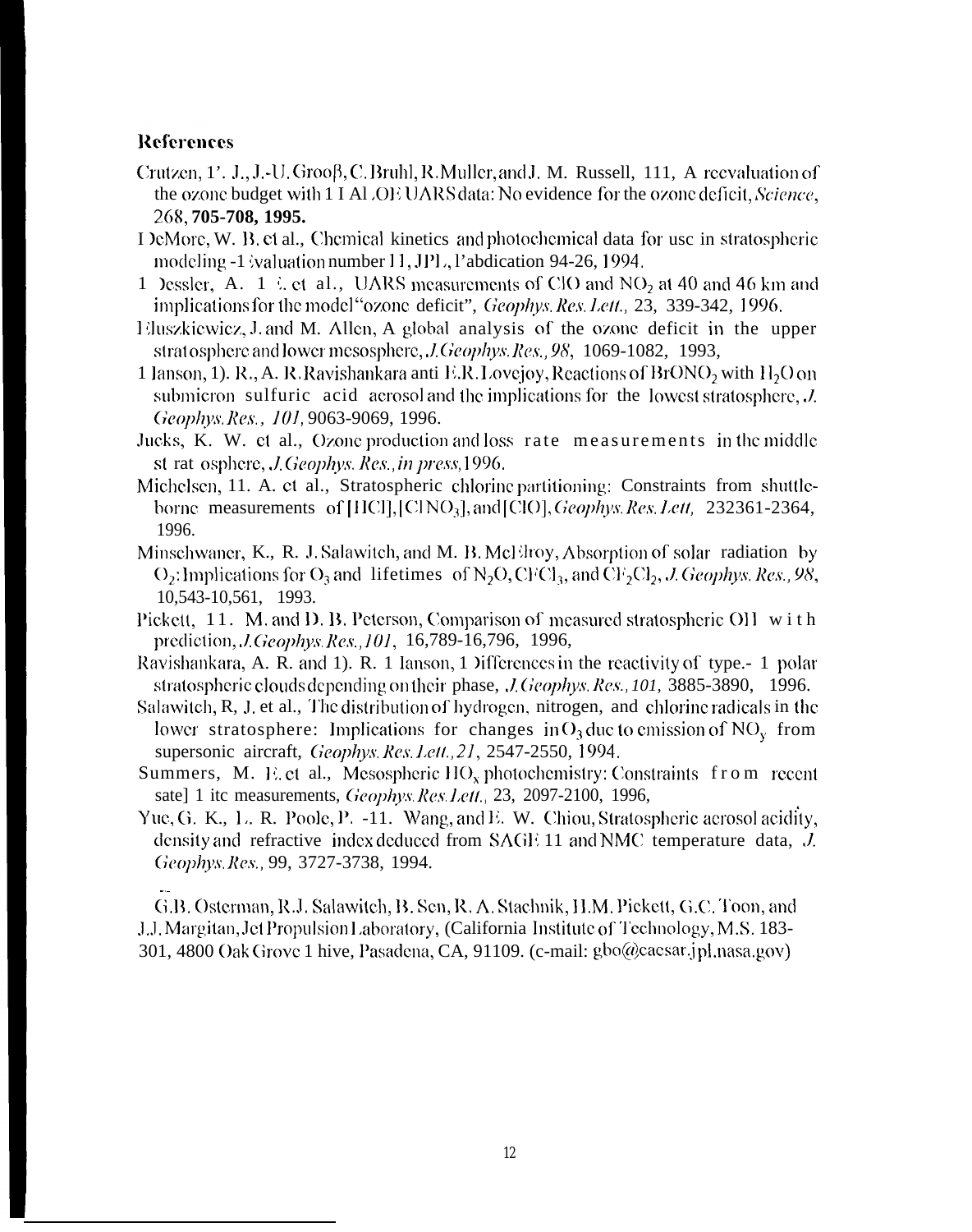Figure 1. Diurnal profiles of011 (FILOS), 1  $\rm{IO_2(S1 S)}$ , NO<sub>2</sub> (MkI V) and ClO (S1  $\rm{S}$ ) at ~37 km. The squares are the data for each species, the solid black curve represents the model calculated profile for each radical species and the dotted curve is the least squares fit Of the model profile to the data. The balloon ascent was in the afternoon of  $25$  September 1993, reached a float altitude of  $\sim$ 38 km. The balloon floated all night and descent took place on the morning of the 26th (approximately  $0900$  I  $\ddot{\text{I}}$ ).

Figure 2. The ozone 10ss rates vs. altitude for each catalytic cycle. 1 impirical results are contributions from:  $110_x$  calculated using S1  $. S110<sub>2</sub>$  (open red circles),  $110_x$  determined from FILOS OH and the model OH 1/1 10<sub>2</sub> ratio (filled red circles),  $Cl_x$  obtained from S1  $\angle$ S ClO (green squares), NO<sub>x</sub> determined from MkI V NO<sub>2</sub> (blue diamonds). The total empirical OX loss rates  $1$   $_{1\text{MP}}$  are plotted as: filled triangles corresponding to total rate calculated using all measured radical cycles and open triangles using the model calculated  $NO<sub>x</sub>$  contributions above 38 km. Model values arc shown for contributions from:  $O(O_3)$  (purple dash-dot line), NO<sub>x</sub> (blue dotted line),  $Cl_x$  (green dashed line),  $HO_x$  (red dash-dot line), as WC]] as total  $O_x$  loss rate  $1 \sqrt{\text{MODH}}$  (solid black line) and  $O_x$  production  $P_{MODH}$ , (black dash-dot line).

Figure 3: l'ant] (a) three ozone profiles input to the model to test the sensitivity of tbc ozone deficit (see text for details). Panel (b) shows tbc variation in the model calculated  $O<sub>x</sub>$  loss rate  $(L_{\text{MOBH}})$  profiles corresponding to the different ozone inputs. Panel (c) shows the calculated  $P_{\text{MODEL}}$  (dash dot dot) and  $I_{\text{MODEL}}$  (solid) for the SLS/SAGE Hozone input assuming all reaction rates in the model arc given by JPL 94 recommended rates and a second calculation of  $L_{MODEL}$ assuming a  $70/0$  yield Of 1 ICl from ClO+011 (dashed). The values of  $L_{EMP}$ , calculated for Fig. 2 arc also shown (triangles). Pane] (d) is the same as (c) except that the only deviation from the JPI, 94 rates is a 19% increase in the rate of O 102-1 M $\rightarrow$ O<sub>3</sub>+M. Panel (c) is similar to (c.) except tbc reaction  $H(O_2+O_2+O_1)H^O_2$  is decreased by 50°/0.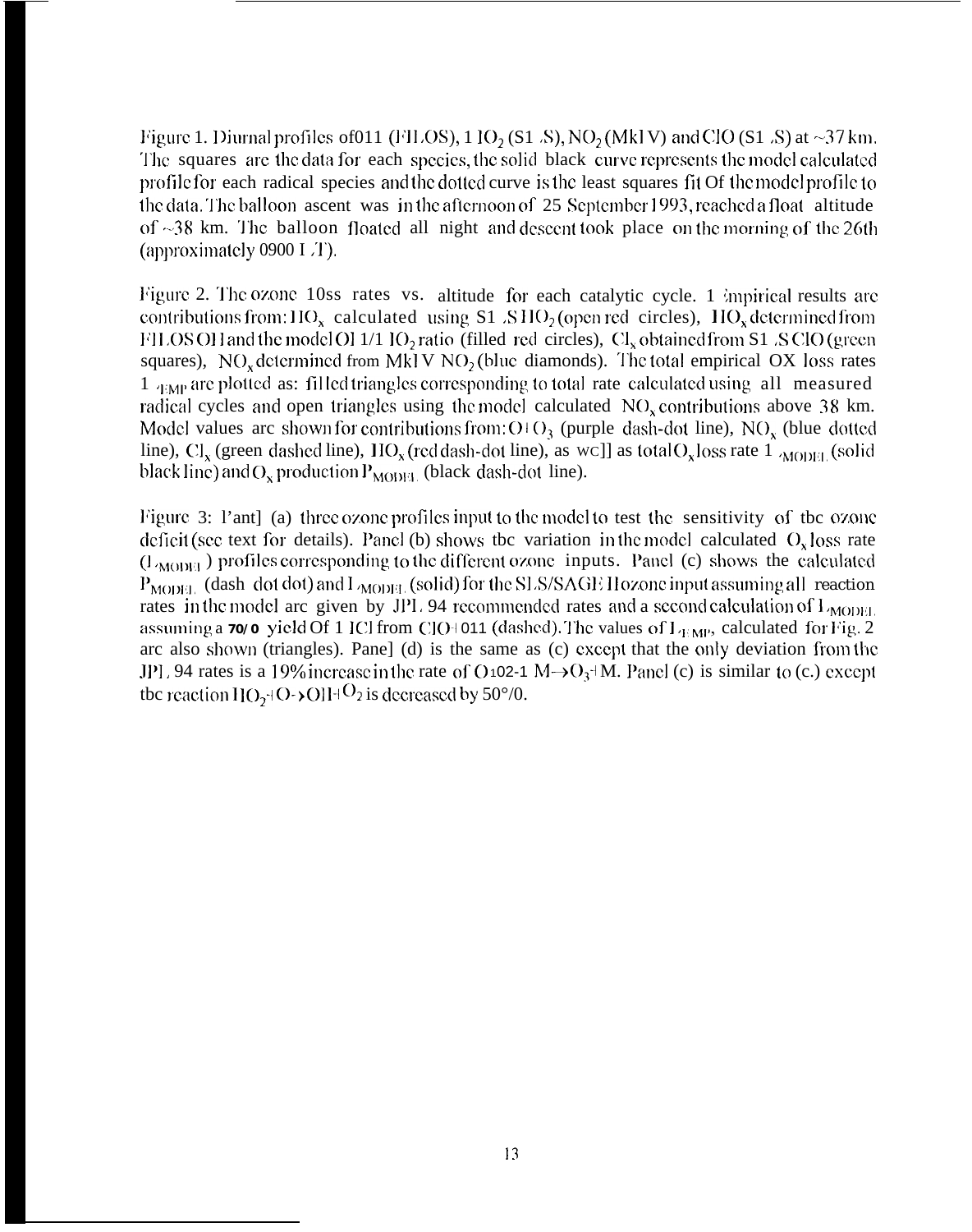

Figure 1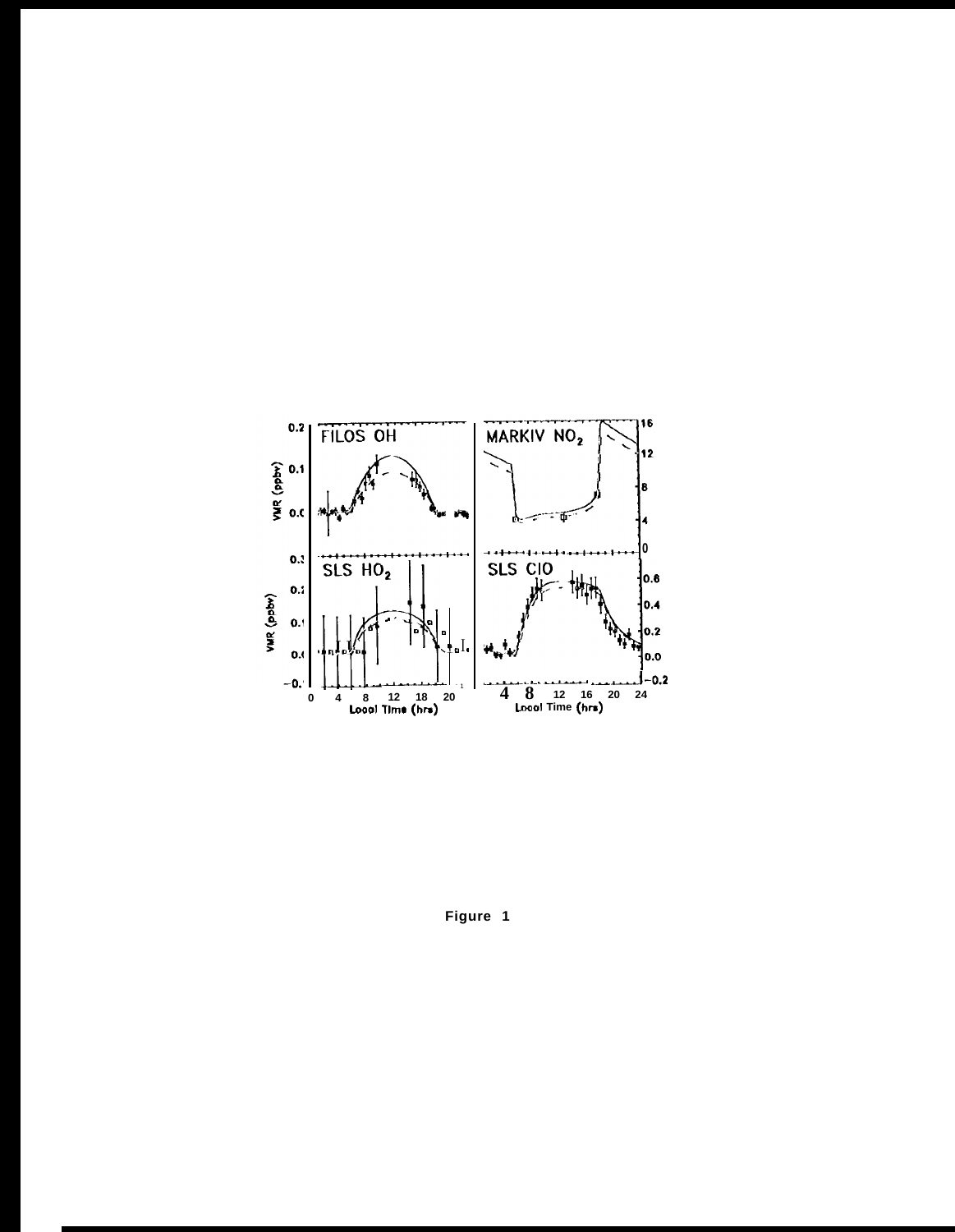

Figure<sub>2</sub>